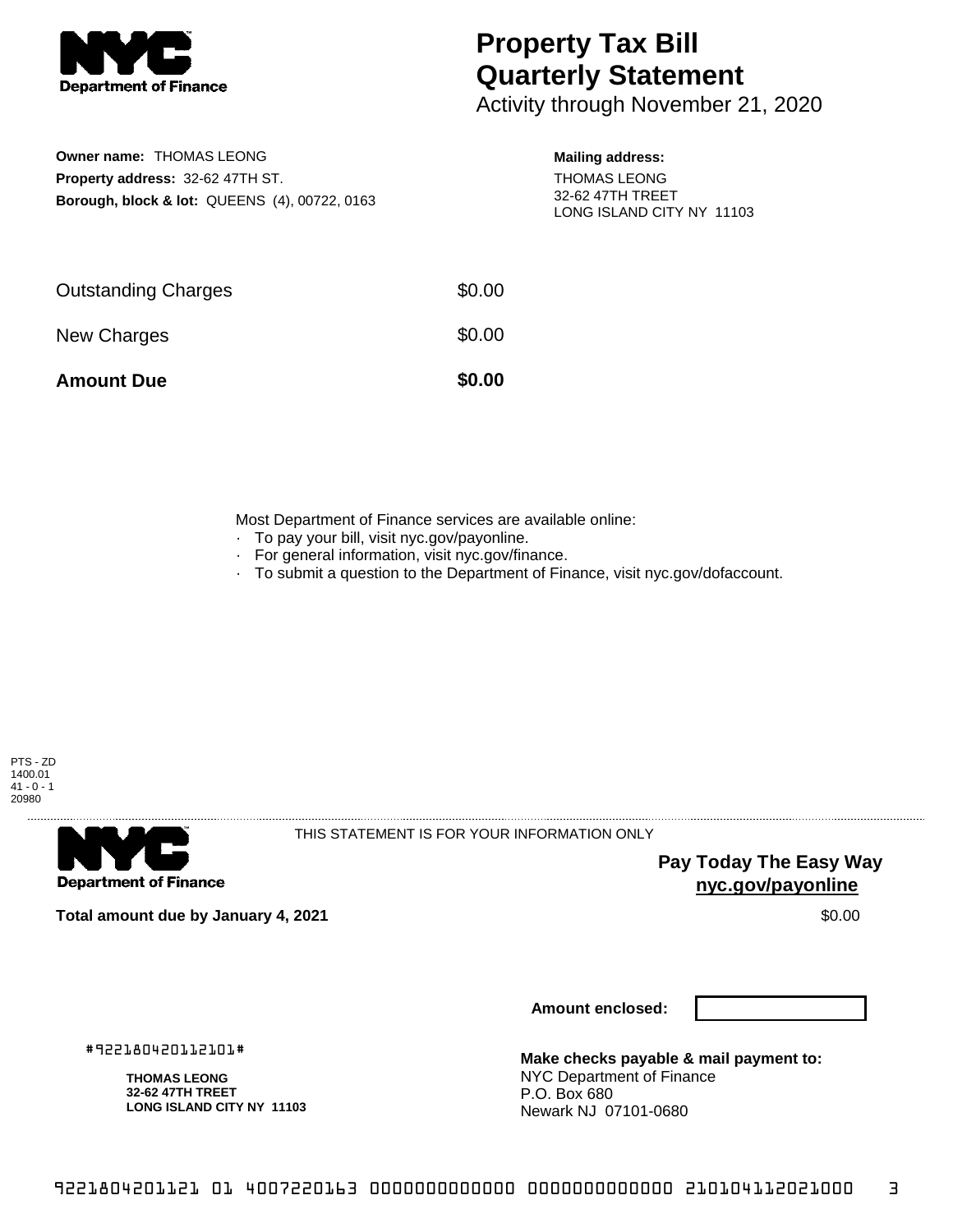

| <b>Previous Charges</b>                                      |                               | Amount<br>\$0.00 |                                |
|--------------------------------------------------------------|-------------------------------|------------------|--------------------------------|
| Total previous charges including interest and payments       |                               |                  |                                |
| <b>Current Charges</b>                                       | <b>Activity Date Due Date</b> |                  | Amount                         |
| Finance-Property Tax<br>Adopted Tax Rate<br>Payment Adjusted | 01/01/2021                    | 01/01/2021       | \$0.00<br>$$-41.62$<br>\$41.62 |
| <b>Total current charges</b>                                 |                               |                  | \$0.00                         |
| <b>Tax Year Charges Remaining</b>                            | <b>Activity Date</b>          | Due Date         | <b>Amount</b>                  |
| <b>Finance-Property Tax</b><br>Adopted Tax Rate              |                               | 04/01/2021       | \$0.00<br>$$-41.62$            |
| <b>Early Payment Discount</b><br>Payment Adjusted            | 01/01/2021                    | 04/01/2021       | \$0.42<br>\$41.20              |
| Total tax year charges remaining                             |                               |                  | \$0.00                         |
| <b>Overpayments/Credits</b>                                  | <b>Activity Date</b>          | <b>Due Date</b>  | Amount                         |
| <b>Credit Balance</b>                                        |                               | 07/01/2020       | $$-82.82$                      |
| Total overpayments/credits remaining on account              |                               |                  | \$82.82                        |

You must apply for a refund or a transfer of credits resulting from overpayments within six years of the date of **the overpayment or credit. Please note that overpayments and credits are automatically applied to unpaid taxes.**

### **Home banking payment instructions:**

- 1. **Log** into your bank or online bill pay website.
- 2. **Add** the new payee: NYC DOF Property Tax. Enter your account number, which is your boro, block and lot, as it appears here: 4-00722-0163 . You may also need to enter the address for the Department of Finance. The address is P.O. Box 680, Newark NJ 07101-0680.
- 3. **Schedule** your online payment using your checking or savings account.

#### **Did Your Mailing Address Change?** If so, please visit us at **nyc.gov/changemailingaddress** or call **311.**

When you provide a check as payment, you authorize us either to use information from your check to make a one-time electronic fund transfer from your account or to process the payment as a check transaction.